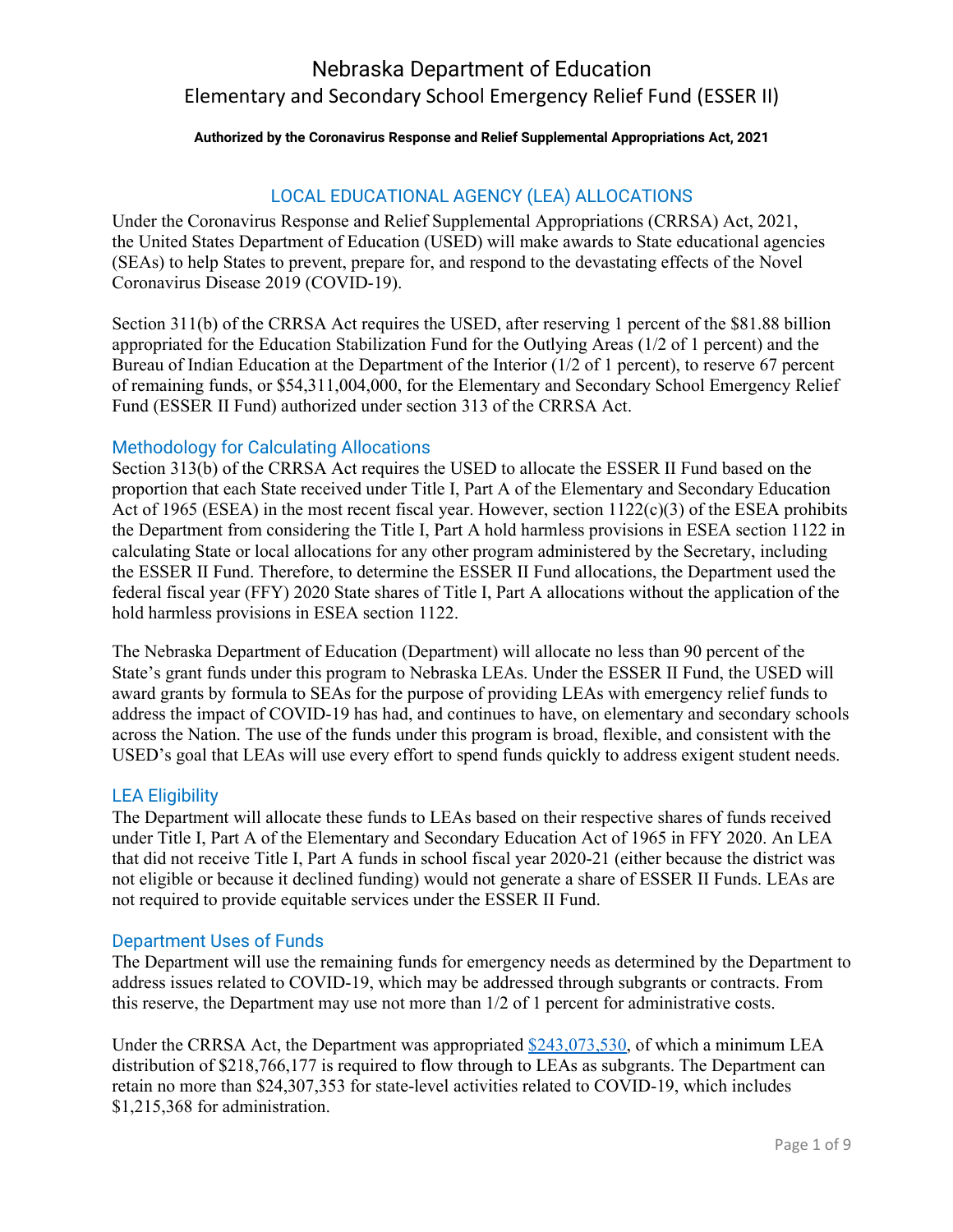#### LEA Allocation Table

| <b>AGENCY-ID</b> | <b>NAME</b>                         | <b>LEA SHARE OF</b><br><b>ESSER II FUND</b> |
|------------------|-------------------------------------|---------------------------------------------|
| 01-0003-000      | KENESAW PUBLIC SCHOOLS              | \$119,943                                   |
| 01-0018-000      | HASTINGS PUBLIC SCHOOLS             | \$3,014,272                                 |
| 01-0090-000      | ADAMS CENTRAL PUBLIC SCHOOLS        | \$197,474                                   |
| 01-0123-000      | SILVER LAKE PUBLIC SCHOOLS          | \$97,034                                    |
| 02-0009-000      | NELIGH-OAKDALE SCHOOLS              | \$236,817                                   |
| 02-0018-000      | <b>ELGIN PUBLIC SCHOOLS</b>         | \$0                                         |
| 02-0115-000      | SUMMERLAND PUBLIC SCHOOLS           | \$334,357                                   |
| 03-0500-000      | ARTHUR COUNTY SCHOOLS               | \$0                                         |
| 04-0001-000      | <b>BANNER COUNTY PUBLIC SCHOOLS</b> | \$119,005                                   |
| 05-0071-000      | SANDHILLS PUBLIC SCHOOLS            | \$72,226                                    |
| 06-0001-000      | <b>BOONE CENTRAL SCHOOLS</b>        | \$217,181                                   |
| 06-0017-000      | ST EDWARD PUBLIC SCHOOLS            | \$122,608                                   |
| 06-0075-000      | RIVERSIDE PUBLIC SCHOOLS            | \$226,817                                   |
| 07-0006-000      | ALLIANCE PUBLIC SCHOOLS             | \$1,068,114                                 |
| 07-0010-000      | HEMINGFORD PUBLIC SCHOOLS           | \$197,035                                   |
| 08-0051-000      | <b>BOYD COUNTY SCHOOLS</b>          | \$241,394                                   |
| 09-0010-000      | AINSWORTH COMMUNITY SCHOOLS         | \$236,407                                   |
| 10-0002-000      | <b>GIBBON PUBLIC SCHOOLS</b>        | \$394,802                                   |
| 10-0007-000      | KEARNEY PUBLIC SCHOOLS              | \$2,205,970                                 |
| 10-0009-000      | ELM CREEK PUBLIC SCHOOLS            | \$112,532                                   |
| 10-0019-000      | <b>SHELTON PUBLIC SCHOOLS</b>       | \$118,569                                   |
| 10-0069-000      | RAVENNA PUBLIC SCHOOLS              | \$184,037                                   |
| 10-0105-000      | PLEASANTON PUBLIC SCHOOLS           | \$76,660                                    |
| 10-0119-000      | AMHERST PUBLIC SCHOOLS              | \$139,220                                   |
| 11-0001-000      | TEKAMAH-HERMAN COMMUNITY SCHS       | \$181,890                                   |
| 11-0014-000      | OAKLAND CRAIG PUBLIC SCHOOLS        | \$263,164                                   |
| 11-0020-000      | LYONS-DECATUR NORTHEAST SCHS        | \$187,080                                   |
| 12-0056-000      | DAVID CITY PUBLIC SCHOOLS           | \$336,163                                   |
| 12-0502-000      | EAST BUTLER PUBLIC SCHOOLS          | \$80,343                                    |
| 13-0001-000      | PLATTSMOUTH COMMUNITY SCHOOLS       | \$670,039                                   |
| 13-0022-000      | WEEPING WATER PUBLIC SCHOOLS        | \$131,539                                   |
| 13-0032-000      | LOUISVILLE PUBLIC SCHOOLS           | \$125,837                                   |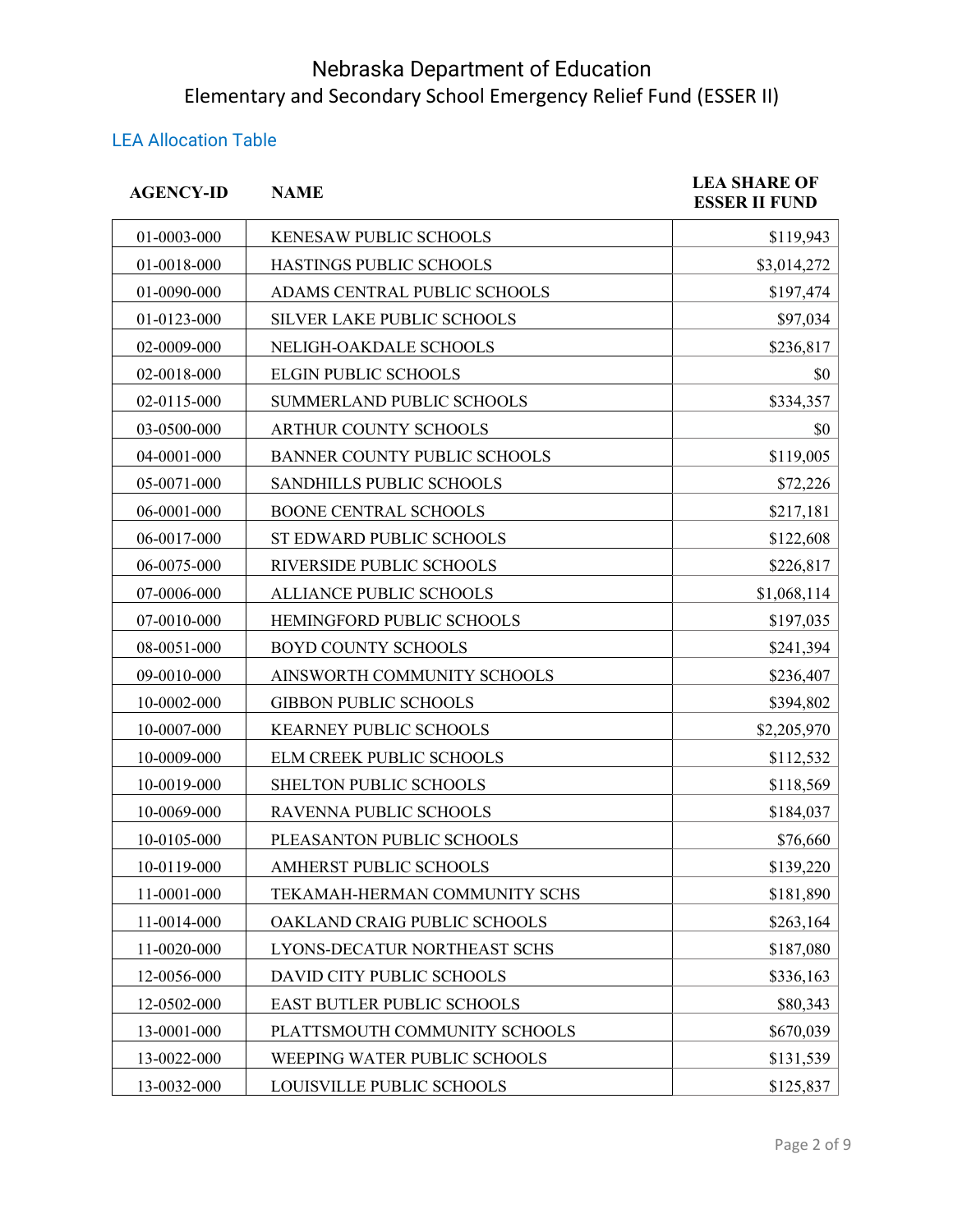| <b>AGENCY-ID</b> | <b>NAME</b>                         | <b>LEA SHARE OF</b><br><b>ESSER II FUND</b> |
|------------------|-------------------------------------|---------------------------------------------|
| 13-0056-000      | CONESTOGA PUBLIC SCHOOLS            | \$192,630                                   |
| 13-0097-000      | ELMWOOD-MURDOCK PUBLIC SCHOOLS      | \$61,873                                    |
| 14-0008-000      | HARTINGTON NEWCASTLE PUBLIC SCHOOLS | \$187,790                                   |
| 14-0045-000      | RANDOLPH PUBLIC SCHOOLS             | \$102,473                                   |
| 14-0054-000      | LAUREL-CONCORD-COLERIDGE SCHOOL     | \$203,498                                   |
| 14-0101-000      | WYNOT PUBLIC SCHOOLS                | \$82,098                                    |
| 15-0010-000      | CHASE COUNTY SCHOOLS                | \$246,953                                   |
| 15-0536-000      | WAUNETA-PALISADE PUBLIC SCHS        | \$169,616                                   |
| 16-0006-000      | VALENTINE COMMUNITY SCHOOLS         | \$323,304                                   |
| 16-0030-000      | CODY-KILGORE PUBLIC SCHS            | \$121,467                                   |
| 17-0001-000      | SIDNEY PUBLIC SCHOOLS               | \$621,085                                   |
| 17-0003-000      | LEYTON PUBLIC SCHOOLS               | \$70,381                                    |
| 17-0009-000      | POTTER-DIX PUBLIC SCHOOLS           | \$97,699                                    |
| 18-0002-000      | SUTTON PUBLIC SCHOOLS               | \$164,616                                   |
| 18-0011-000      | HARVARD PUBLIC SCHOOLS              | \$317,007                                   |
| 19-0039-000      | LEIGH COMMUNITY SCHOOLS             | \$71,377                                    |
| 19-0058-000      | <b>CLARKSON PUBLIC SCHOOLS</b>      | \$80,018                                    |
| 19-0070-000      | HOWELLS-DODGE CONSOLIDATED SCHOOLS  | \$132,837                                   |
| 19-0123-000      | SCHUYLER COMMUNITY SCHOOLS          | \$1,915,768                                 |
| 20-0001-000      | WEST POINT PUBLIC SCHOOLS           | \$526,201                                   |
| 20-0020-000      | BANCROFT-ROSALIE COMM SCHOOLS       | \$181,381                                   |
| 20-0030-000      | WISNER-PILGER PUBLIC SCHOOLS        | \$172,549                                   |
| 21-0015-000      | ANSELMO-MERNA PUBLIC SCHOOLS        | \$144,293                                   |
| 21-0025-000      | BROKEN BOW PUBLIC SCHOOLS           | \$451,447                                   |
| 21-0044-000      | ANSLEY PUBLIC SCHOOLS               | \$105,192                                   |
| 21-0084-000      | SARGENT PUBLIC SCHOOLS              | \$124,930                                   |
| 21-0089-000      | ARNOLD PUBLIC SCHOOLS               | \$52,510                                    |
| 21-0180-000      | CALLAWAY PUBLIC SCHOOLS             | \$90,444                                    |
| 22-0011-000      | SO SIOUX CITY COMMUNITY SCHS        | \$3,429,331                                 |
| 22-0031-000      | HOMER COMMUNITY SCHOOLS             | \$197,000                                   |
| 23-0002-000      | CHADRON PUBLIC SCHOOLS              | \$515,887                                   |
| 23-0071-000      | <b>CRAWFORD PUBLIC SCHOOLS</b>      | \$151,958                                   |
| 24-0001-000      | LEXINGTON PUBLIC SCHOOLS            | \$3,673,441                                 |
| 24-0004-000      | OVERTON PUBLIC SCHOOLS              | \$168,573                                   |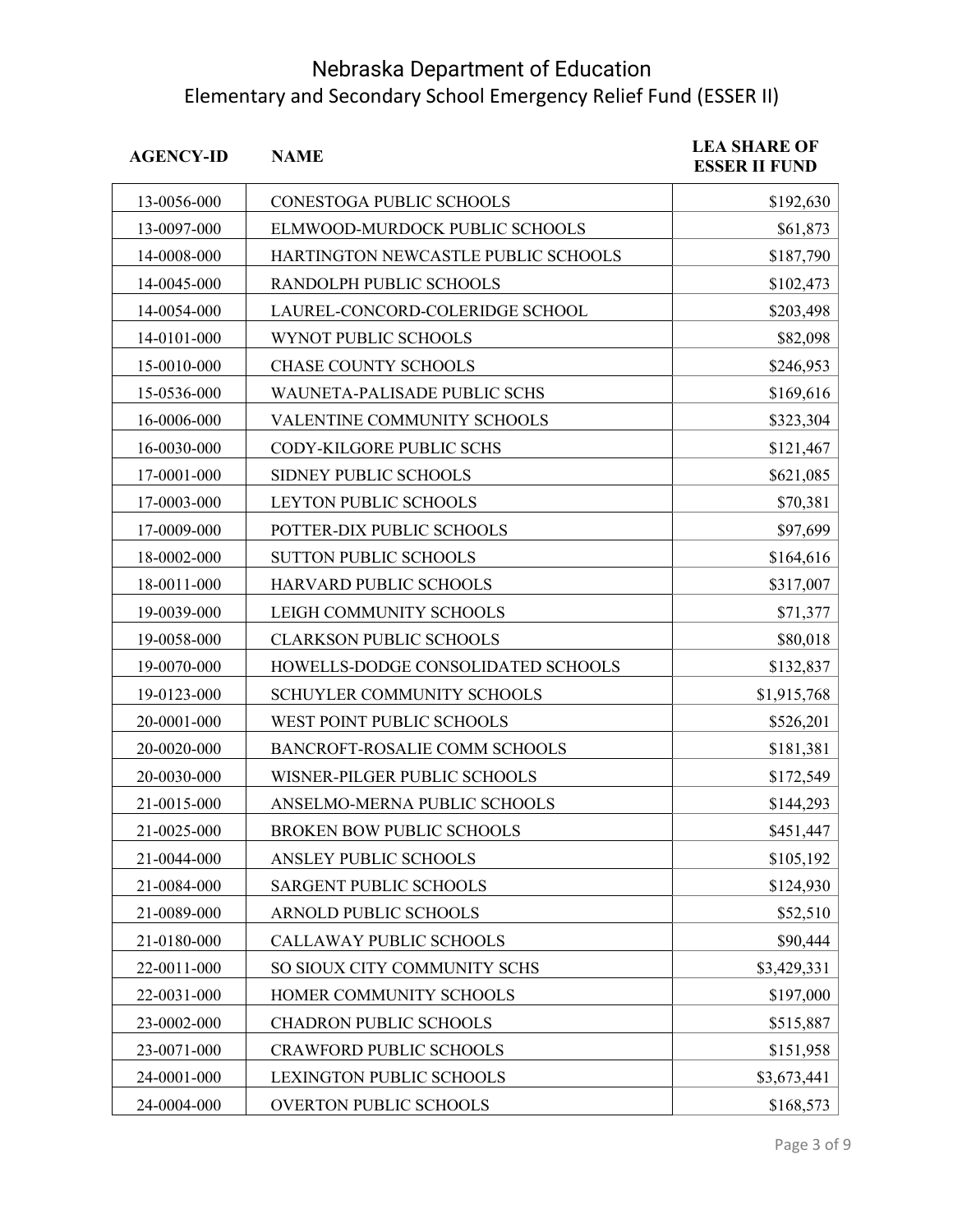| <b>AGENCY-ID</b> | <b>NAME</b>                      | <b>LEA SHARE OF</b><br><b>ESSER II FUND</b> |
|------------------|----------------------------------|---------------------------------------------|
| 24-0011-000      | COZAD COMMUNITY SCHOOLS          | \$610,303                                   |
| 24-0020-000      | <b>GOTHENBURG PUBLIC SCHOOLS</b> | \$379,453                                   |
| 24-0101-000      | SUMNER-EDDYVILLE-MILLER SCHS     | \$155,167                                   |
| 25-0025-000      | <b>CREEK VALLEY SCHOOLS</b>      | \$147,254                                   |
| 25-0095-000      | SOUTH PLATTE PUBLIC SCHOOLS      | \$169,400                                   |
| 26-0001-000      | PONCA PUBLIC SCHOOLS             | \$96,799                                    |
| 26-0070-000      | ALLEN CONSOLIDATED SCHOOLS       | \$69,787                                    |
| 26-0561-000      | EMERSON-HUBBARD PUBLIC SCHOOLS   | \$290,952                                   |
| 27-0001-000      | FREMONT PUBLIC SCHOOLS           | \$3,456,979                                 |
| 27-0062-000      | SCRIBNER-SNYDER COMMUNITY SCHS   | \$189,211                                   |
| 27-0594-000      | <b>LOGAN VIEW PUBLIC SCHOOLS</b> | \$228,462                                   |
| 27-0595-000      | NORTH BEND CENTRAL PUBLIC SCHS   | \$187,866                                   |
| 28-0001-000      | OMAHA PUBLIC SCHOOLS             | \$86,420,681                                |
| 28-0010-000      | ELKHORN PUBLIC SCHOOLS           | \$399,554                                   |
| 28-0015-000      | DOUGLAS CO WEST COMMUNITY SCHS   | \$330,502                                   |
| 28-0017-000      | MILLARD PUBLIC SCHOOLS           | \$6,320,893                                 |
| 28-0054-000      | RALSTON PUBLIC SCHOOLS           | \$1,782,734                                 |
| 28-0059-000      | BENNINGTON PUBLIC SCHOOLS        | \$277,810                                   |
| 28-0066-000      | WESTSIDE COMMUNITY SCHOOLS       | \$1,693,932                                 |
| 29-0117-000      | DUNDY CO STRATTON PUBLIC SCHS    | \$300,780                                   |
| 30-0001-000      | EXETER-MILLIGAN PUBLIC SCHOOLS   | \$0                                         |
| 30-0025-000      | FILLMORE CENTRAL PUBLIC SCHS     | \$355,710                                   |
| 30-0054-000      | SHICKLEY PUBLIC SCHOOLS          | \$23,230                                    |
| 31-0506-000      | FRANKLIN PUBLIC SCHOOLS          | \$212,591                                   |
| 32-0046-000      | MAYWOOD PUBLIC SCHOOLS           | \$104,696                                   |
| 32-0095-000      | EUSTIS-FARNAM PUBLIC SCHOOLS     | \$79,032                                    |
| 32-0125-000      | MEDICINE VALLEY PUBLIC SCHOOLS   | \$73,107                                    |
| 33-0018-000      | ARAPAHOE PUBLIC SCHOOLS          | \$244,711                                   |
| 33-0021-000      | <b>CAMBRIDGE PUBLIC SCHOOLS</b>  | \$112,113                                   |
| 33-0540-000      | SOUTHERN VALLEY SCHOOLS          | \$249,571                                   |
| 34-0001-000      | SOUTHERN SCHOOL DISTRICT 1       | \$307,084                                   |
| 34-0015-000      | <b>BEATRICE PUBLIC SCHOOLS</b>   | \$1,319,409                                 |
| 34-0034-000      | FREEMAN PUBLIC SCHOOLS           | \$73,527                                    |
| 34-0100-000      | DILLER-ODELL PUBLIC SCHOOLS      | \$59,873                                    |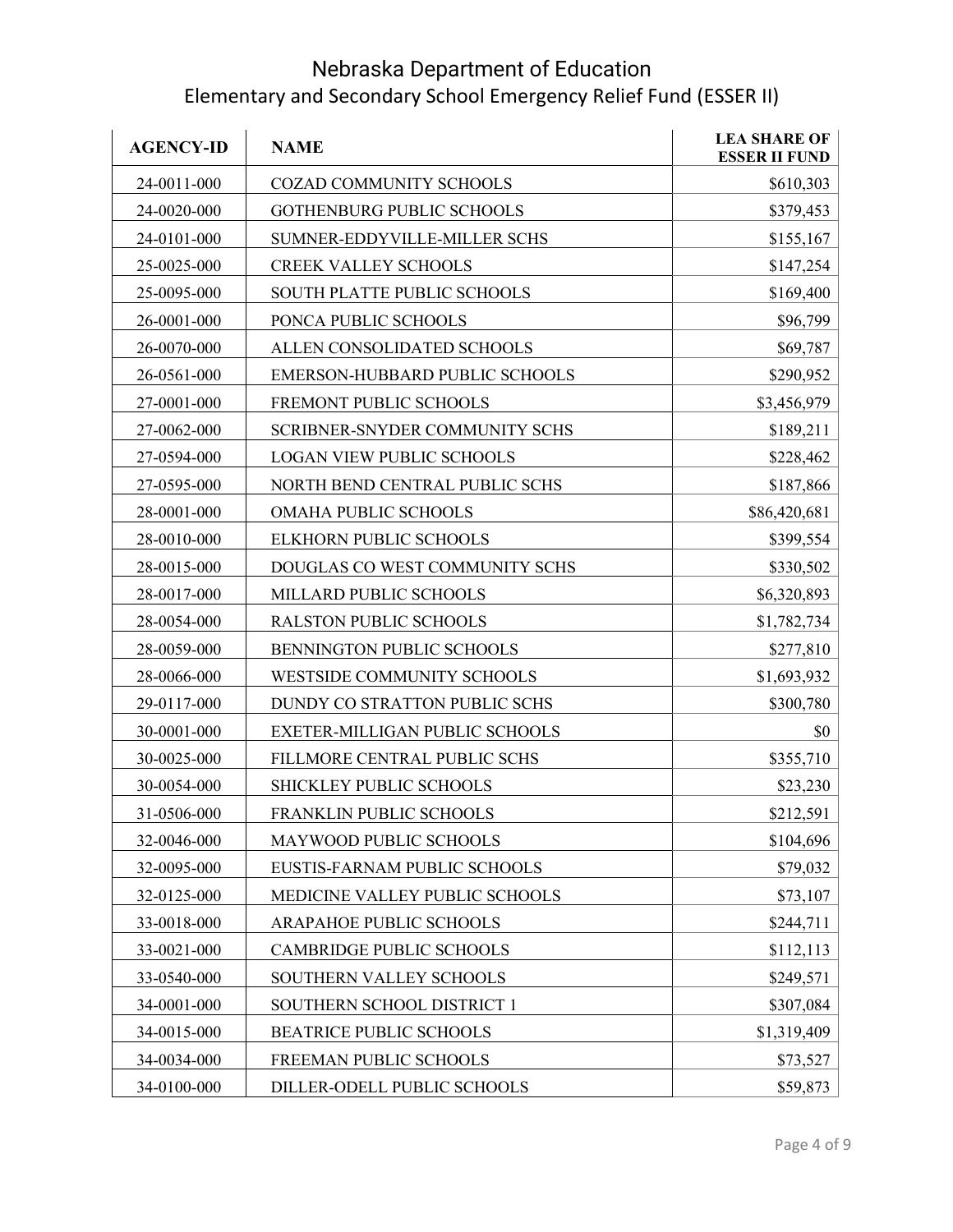| <b>AGENCY-ID</b> | <b>NAME</b>                        | <b>LEA SHARE OF</b><br><b>ESSER II FUND</b> |
|------------------|------------------------------------|---------------------------------------------|
| 35-0001-000      | <b>GARDEN COUNTY SCHOOLS</b>       | \$252,128                                   |
| 36-0100-000      | <b>BURWELL PUBLIC SCHOOLS</b>      | \$156,958                                   |
| 37-0030-000      | ELWOOD PUBLIC SCHOOLS              | \$115,955                                   |
| 38-0011-000      | HYANNIS AREA SCHOOLS               | \$92,591                                    |
| 39-0060-000      | CENTRAL VALLEY PUBLIC SCHOOLS      | \$220,609                                   |
| 40-0002-000      | <b>GRAND ISLAND PUBLIC SCHOOLS</b> | \$8,010,136                                 |
| 40-0082-000      | NORTHWEST PUBLIC SCHOOLS           | \$436,552                                   |
| 40-0083-000      | WOOD RIVER RURAL SCHOOLS           | \$322,547                                   |
| 40-0126-000      | DONIPHAN-TRUMBULL PUBLIC SCHS      | \$124,981                                   |
| 41-0002-000      | <b>GILTNER PUBLIC SCHOOLS</b>      | \$45,389                                    |
| 41-0091-000      | HAMPTON PUBLIC SCHOOL              | \$45,134                                    |
| 41-0504-000      | <b>AURORA PUBLIC SCHOOLS</b>       | \$448,355                                   |
| 42-0002-000      | ALMA PUBLIC SCHOOLS                | \$182,927                                   |
| 43-0079-000      | HAYES CENTER PUBLIC SCHOOLS        | \$111,982                                   |
| 44-0070-000      | HITCHCOCK CO SCH SYSTEM            | \$212,820                                   |
| 45-0007-000      | O'NEILL PUBLIC SCHOOLS             | \$523,447                                   |
| 45-0044-000      | STUART PUBLIC SCHOOLS              | \$85,673                                    |
| 45-0137-000      | <b>CHAMBERS PUBLIC SCHOOLS</b>     | \$53,964                                    |
| 45-0239-000      | WEST HOLT PUBLIC SCHOOLS           | \$213,329                                   |
| 46-0001-000      | MULLEN PUBLIC SCHOOLS              | \$68,460                                    |
| 47-0001-000      | ST PAUL PUBLIC SCHOOLS             | \$243,296                                   |
| 47-0100-000      | CENTURA PUBLIC SCHOOLS             | \$204,894                                   |
| 47-0103-000      | <b>ELBA PUBLIC SCHOOLS</b>         | \$93,201                                    |
| 48-0008-000      | <b>FAIRBURY PUBLIC SCHOOLS</b>     | \$586,984                                   |
| 48-0300-000      | TRI COUNTY PUBLIC SCHOOLS          | \$140,899                                   |
| 48-0303-000      | MERIDIAN PUBLIC SCHOOLS            | \$163,716                                   |
| 49-0033-000      | STERLING PUBLIC SCHOOLS            | \$70,375                                    |
| 49-0050-000      | JOHNSON CO CENTRAL PUBLIC SCHS     | \$349,292                                   |
| 50-0001-000      | WILCOX-HILDRETH PUBLIC SCHOOLS     | \$106,070                                   |
| 50-0501-000      | AXTELL COMMUNITY SCHOOLS           | \$63,610                                    |
| 50-0503-000      | MINDEN PUBLIC SCHOOLS              | \$353,996                                   |
| 51-0001-000      | OGALLALA PUBLIC SCHOOLS            | \$666,970                                   |
| 51-0006-000      | PAXTON CONSOLIDATED SCHOOLS        | \$119,110                                   |
| 52-0100-000      | KEYA PAHA COUNTY SCHOOLS           | \$68,826                                    |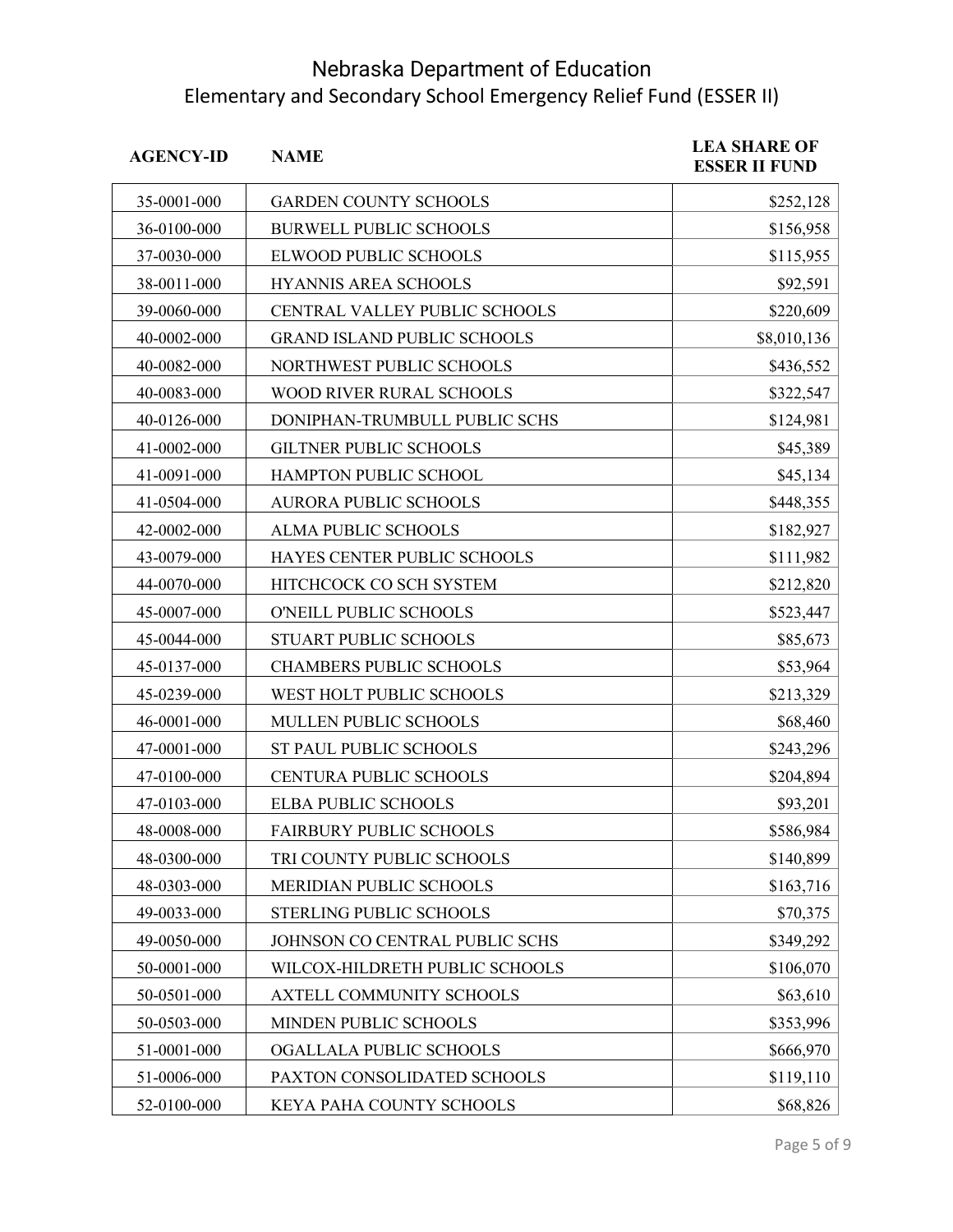| <b>AGENCY-ID</b> | <b>NAME</b>                         | <b>LEA SHARE OF</b><br><b>ESSER II FUND</b> |
|------------------|-------------------------------------|---------------------------------------------|
| 53-0001-000      | KIMBALL PUBLIC SCHOOLS              | \$271,376                                   |
| 54-0013-000      | CREIGHTON COMMUNITY PUBLIC SCHOOLS  | \$138,428                                   |
| 54-0096-000      | CROFTON COMMUNITY SCHOOLS           | \$149,223                                   |
| 54-0501-000      | NIOBRARA PUBLIC SCHOOLS             | \$312,627                                   |
| 54-0505-000      | SANTEE COMMUNITY SCHOOLS            | \$280,097                                   |
| 54-0576-000      | <b>WAUSA PUBLIC SCHOOLS</b>         | \$77,954                                    |
| 54-0583-000      | VERDIGRE PUBLIC SCHOOLS             | \$41,168                                    |
| 54-0586-000      | BLOOMFIELD COMMUNITY SCHOOLS        | \$147,782                                   |
| 55-0001-000      | LINCOLN PUBLIC SCHOOLS              | \$27,371,255                                |
| 55-0145-000      | <b>WAVERLY SCHOOL DISTRICT 145</b>  | \$408,488                                   |
| 55-0148-000      | MALCOLM PUBLIC SCHOOLS              | \$75,502                                    |
| 55-0160-000      | <b>NORRIS SCHOOL DIST 160</b>       | \$315,563                                   |
| 55-0161-000      | RAYMOND CENTRAL PUBLIC SCHOOLS      | \$157,781                                   |
| 56-0001-000      | NORTH PLATTE PUBLIC SCHOOLS         | \$2,877,425                                 |
| 56-0006-000      | <b>BRADY PUBLIC SCHOOLS</b>         | \$90,310                                    |
| 56-0007-000      | MAXWELL PUBLIC SCHOOLS              | \$177,847                                   |
| 56-0037-000      | HERSHEY PUBLIC SCHOOLS              | \$136,488                                   |
| 56-0055-000      | SUTHERLAND PUBLIC SCHOOLS           | \$93,605                                    |
| 56-0565-000      | <b>WALLACE PUBLIC SCH DIST 65 R</b> | \$71,208                                    |
| 57-0501-000      | STAPLETON PUBLIC SCHOOLS            | \$71,396                                    |
| 58-0025-000      | LOUP COUNTY PUBLIC SCHOOLS          | \$62,519                                    |
| 59-0001-000      | MADISON PUBLIC SCHOOLS              | \$488,859                                   |
| 59-0002-000      | NORFOLK PUBLIC SCHOOLS              | \$2,912,423                                 |
| 59-0005-000      | <b>BATTLE CREEK PUBLIC SCHOOLS</b>  | \$122,303                                   |
| 59-0013-000      | NEWMAN GROVE PUBLIC SCHOOLS         | \$135,416                                   |
| 59-0080-000      | ELKHORN VALLEY SCHOOLS              | \$170,058                                   |
| 60-0090-000      | MC PHERSON COUNTY SCHOOLS           | \$0                                         |
| 61-0004-000      | CENTRAL CITY PUBLIC SCHOOLS         | \$380,111                                   |
| 61-0049-000      | PALMER PUBLIC SCHOOLS               | \$132,274                                   |
| 62-0021-000      | <b>BAYARD PUBLIC SCHOOLS</b>        | \$382,767                                   |
| 62-0063-000      | <b>BRIDGEPORT PUBLIC SCHOOLS</b>    | \$292,727                                   |
| 63-0001-000      | FULLERTON PUBLIC SCHOOLS            | \$108,961                                   |
| 63-0030-000      | TWIN RIVER PUBLIC SCHOOLS           | \$189,020                                   |
| 64-0023-000      | JOHNSON-BROCK PUBLIC SCHOOLS        | \$130,687                                   |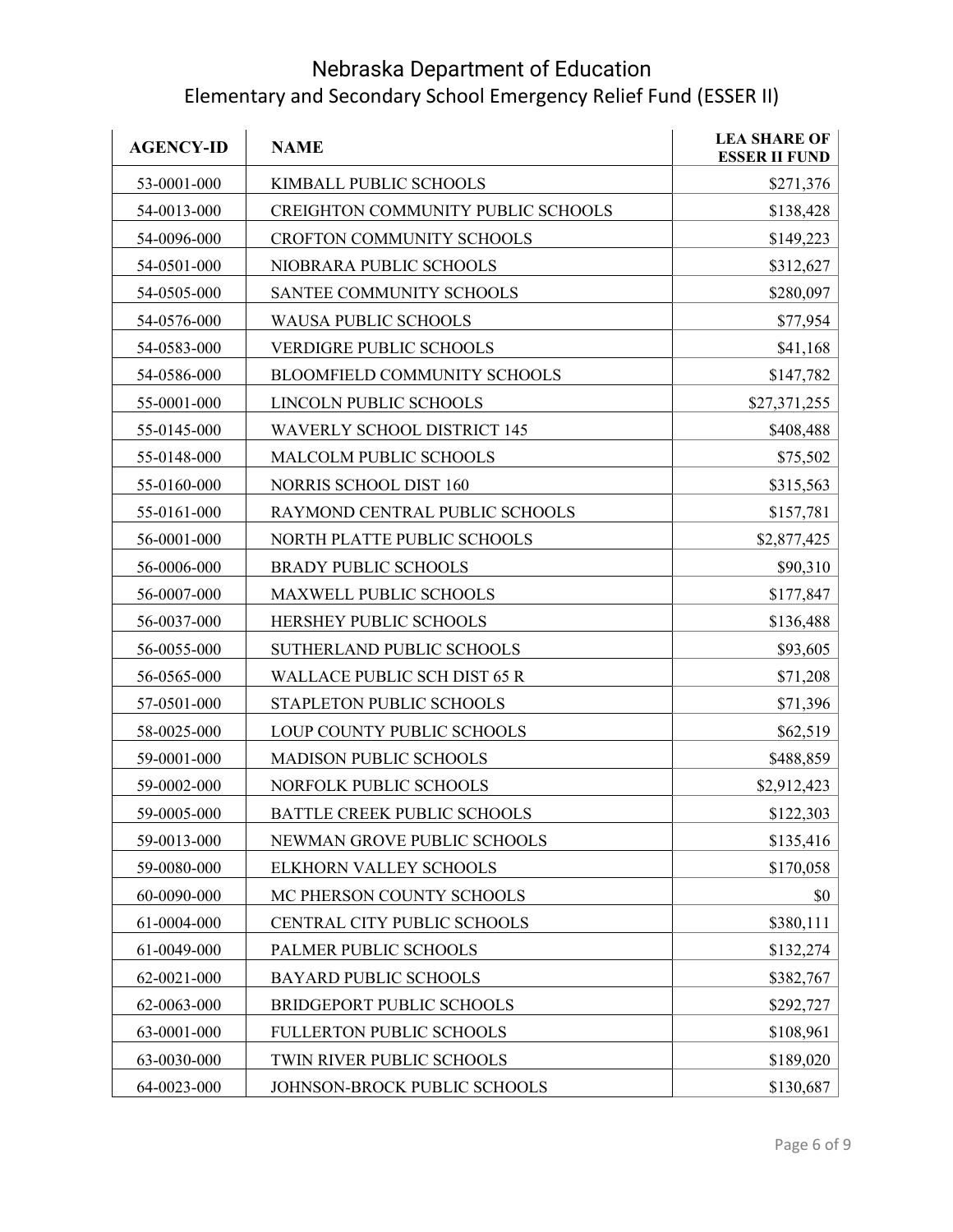| <b>AGENCY-ID</b> | <b>NAME</b>                          | <b>LEA SHARE OF</b><br><b>ESSER II FUND</b> |
|------------------|--------------------------------------|---------------------------------------------|
| 64-0029-000      | <b>AUBURN PUBLIC SCHOOLS</b>         | \$397,725                                   |
| 65-0011-000      | <b>SUPERIOR PUBLIC SCHOOLS</b>       | \$291,814                                   |
| 65-2005-000      | SOUTH CENTRAL NEBRASKA UNIFIED 5     | \$358,128                                   |
| 66-0027-000      | SYRACUSE-DUNBAR-AVOCA SCHOOLS        | \$201,342                                   |
| 66-0111-000      | NEBRASKA CITY PUBLIC SCHOOLS         | \$984,918                                   |
| 66-0501-000      | PALMYRA DISTRICT OR 1                | \$97,769                                    |
| 67-0001-000      | PAWNEE CITY PUBLIC SCHOOLS           | \$243,038                                   |
| 67-0069-000      | LEWISTON CONSOLIDATED SCHOOLS        | \$120,213                                   |
| 68-0020-000      | PERKINS COUNTY SCHOOLS               | \$145,702                                   |
| 69-0044-000      | HOLDREGE PUBLIC SCHOOLS              | \$470,600                                   |
| 69-0054-000      | BERTRAND PUBLIC SCHOOLS              | \$117,771                                   |
| 69-0055-000      | <b>LOOMIS PUBLIC SCHOOLS</b>         | \$82,827                                    |
| 70-0002-000      | PIERCE PUBLIC SCHOOLS                | \$166,493                                   |
| 70-0005-000      | PLAINVIEW PUBLIC SCHOOLS             | \$231,439                                   |
| 70-0542-000      | OSMOND COMMUNITY SCHOOLS             | \$106,629                                   |
| 71-0001-000      | <b>COLUMBUS PUBLIC SCHOOLS</b>       | \$1,838,921                                 |
| 71-0005-000      | LAKEVIEW COMMUNITY SCHOOLS           | \$393,005                                   |
| 71-0067-000      | HUMPHREY PUBLIC SCHOOLS              | \$82,280                                    |
| 72-0015-000      | CROSS COUNTY COMMUNITY SCHOOLS       | \$108,789                                   |
| 72-0019-000      | OSCEOLA PUBLIC SCHOOLS               | \$64,186                                    |
| 72-0032-000      | SHELBY - RISING CITY PUBLIC SCHOOLS  | \$200,607                                   |
| 72-0075-000      | HIGH PLAINS COMMUNITY SCHOOLS        | \$129,605                                   |
| 73-0017-000      | MC COOK PUBLIC SCHOOLS               | \$739,295                                   |
| 73-0179-000      | SOUTHWEST PUBLIC SCHOOLS             | \$177,046                                   |
| 74-0056-000      | FALLS CITY PUBLIC SCHOOLS            | \$621,626                                   |
| 74-0070-000      | HUMBOLDT TABLE ROCK STEINAUER        | \$285,052                                   |
| 75-0100-000      | ROCK COUNTY PUBLIC SCHOOLS           | \$133,295                                   |
| 76-0002-000      | <b>CRETE PUBLIC SCHOOLS</b>          | \$1,714,191                                 |
| 76-0044-000      | DORCHESTER PUBLIC SCHOOL             | \$121,737                                   |
| 76-0068-000      | FRIEND PUBLIC SCHOOLS                | \$77,439                                    |
| 76-0082-000      | WILBER-CLATONIA PUBLIC SCHOOLS       | \$230,615                                   |
| 77-0001-000      | <b>BELLEVUE PUBLIC SCHOOLS</b>       | \$2,843,673                                 |
| 77-0027-000      | PAPILLION LA VISTA COMMUNITY SCHOOLS | \$1,313,035                                 |
| 77-0037-000      | <b>GRETNA PUBLIC SCHOOLS</b>         | \$453,018                                   |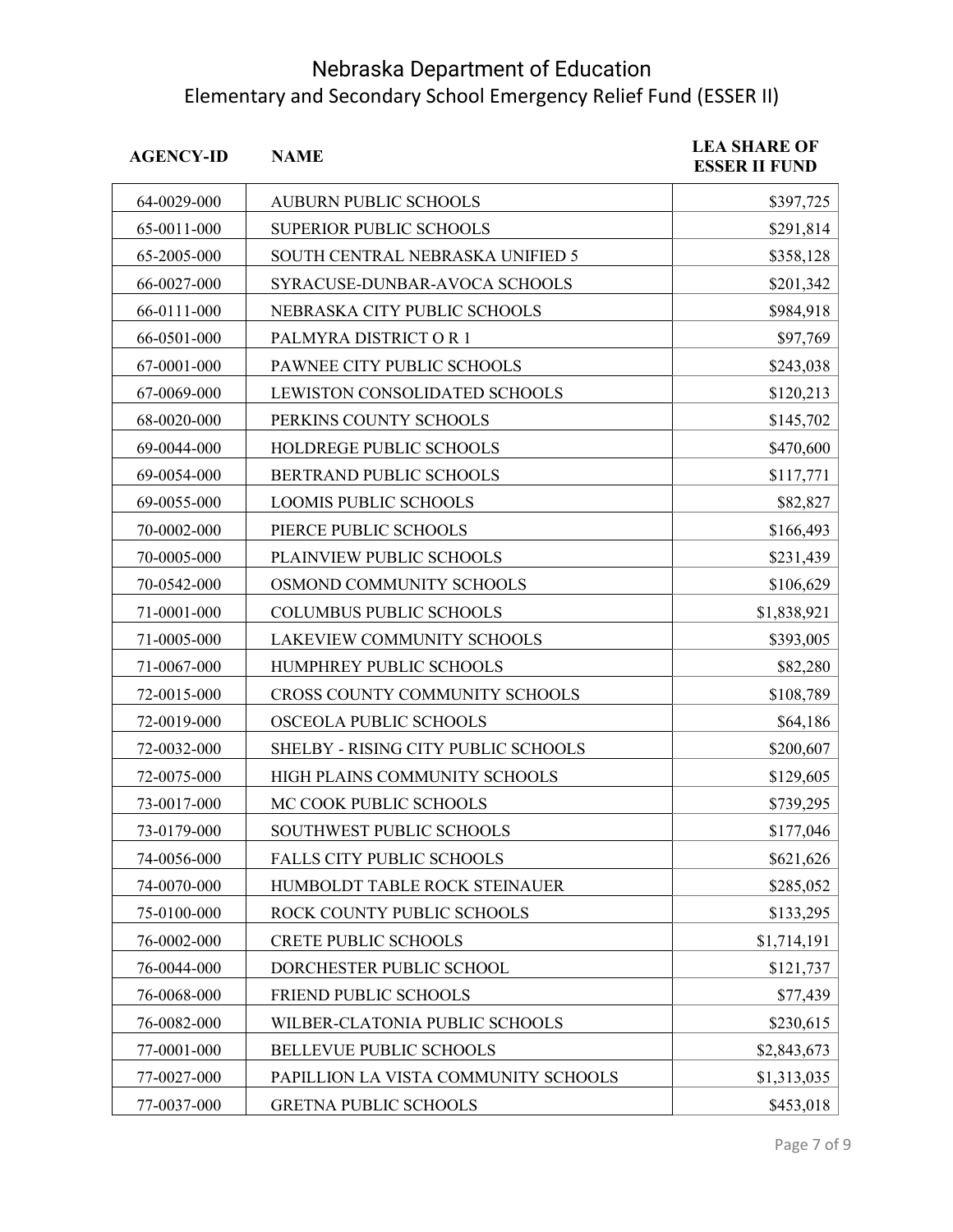| <b>AGENCY-ID</b> | <b>NAME</b>                                        | <b>LEA SHARE OF</b><br><b>ESSER II FUND</b> |
|------------------|----------------------------------------------------|---------------------------------------------|
| 77-0046-000      | SPRINGFIELD PLATTEVIEW COMMUNITY<br><b>SCHOOLS</b> | \$196,501                                   |
| 78-0001-000      | ASHLAND-GREENWOOD PUBLIC SCHS                      | \$326,081                                   |
| 78-0009-000      | YUTAN PUBLIC SCHOOLS                               | \$92,034                                    |
| 78-0039-000      | <b>WAHOO PUBLIC SCHOOLS</b>                        | \$368,843                                   |
| 78-0072-000      | <b>MEAD PUBLIC SCHOOLS</b>                         | \$102,702                                   |
| 78-0107-000      | CEDAR BLUFFS PUBLIC SCHOOLS                        | \$284,388                                   |
| 79-0002-000      | MINATARE PUBLIC SCHOOLS                            | \$274,557                                   |
| 79-0011-000      | MORRILL PUBLIC SCHOOLS                             | \$328,590                                   |
| 79-0016-000      | <b>GERING PUBLIC SCHOOLS</b>                       | \$1,239,960                                 |
| 79-0031-000      | MITCHELL PUBLIC SCHOOLS                            | \$451,081                                   |
| 79-0032-000      | <b>SCOTTSBLUFF PUBLIC SCHOOLS</b>                  | \$3,497,912                                 |
| 80-0005-000      | MILFORD PUBLIC SCHOOLS                             | \$160,685                                   |
| 80-0009-000      | <b>SEWARD PUBLIC SCHOOLS</b>                       | \$383,324                                   |
| 80-0567-000      | <b>CENTENNIAL PUBLIC SCHOOLS</b>                   | \$235,141                                   |
| 81-0003-000      | HAY SPRINGS PUBLIC SCHOOLS                         | \$85,307                                    |
| 81-0010-000      | <b>GORDON-RUSHVILLE PUBLIC SCHS</b>                | \$603,029                                   |
| 82-0001-000      | LOUP CITY PUBLIC SCHOOLS                           | \$197,092                                   |
| 82-0015-000      | LITCHFIELD PUBLIC SCHOOLS                          | \$87,941                                    |
| 83-0500-000      | SIOUX COUNTY PUBLIC SCHOOLS                        | \$0                                         |
| 84-0003-000      | STANTON COMMUNITY SCHOOLS                          | \$150,139                                   |
| 85-0060-000      | DESHLER PUBLIC SCHOOLS                             | \$138,218                                   |
| 85-0070-000      | THAYER CENTRAL COMMUNITY SCHS                      | \$196,806                                   |
| 85-2001-000      | BRUNING-DAVENPORT UNIFIED SYS                      | \$84,286                                    |
| 86-0001-000      | THEDFORD PUBLIC SCHOOLS                            | \$97,247                                    |
| 87-0001-000      | PENDER PUBLIC SCHOOLS                              | \$206,644                                   |
| 87-0013-000      | WALTHILL PUBLIC SCHOOLS                            | \$657,406                                   |
| 87-0016-000      | UMO N HO N NATION PUBLIC SCHS                      | \$993,474                                   |
| 87-0017-000      | WINNEBAGO PUBLIC SCHOOLS DISTRICT 17               | \$1,102,393                                 |
| 88-0005-000      | ORD PUBLIC SCHOOLS                                 | \$379,650                                   |
| 88-0021-000      | ARCADIA PUBLIC SCHOOLS                             | \$49,635                                    |
| 89-0001-000      | <b>BLAIR COMMUNITY SCHOOLS</b>                     | \$543,051                                   |
| 89-0003-000      | FORT CALHOUN COMMUNITY SCHS                        | \$105,039                                   |
| 89-0024-000      | ARLINGTON PUBLIC SCHOOLS                           | \$144,353                                   |
| 90-0017-000      | WAYNE COMMUNITY SCHOOLS                            | \$365,255                                   |